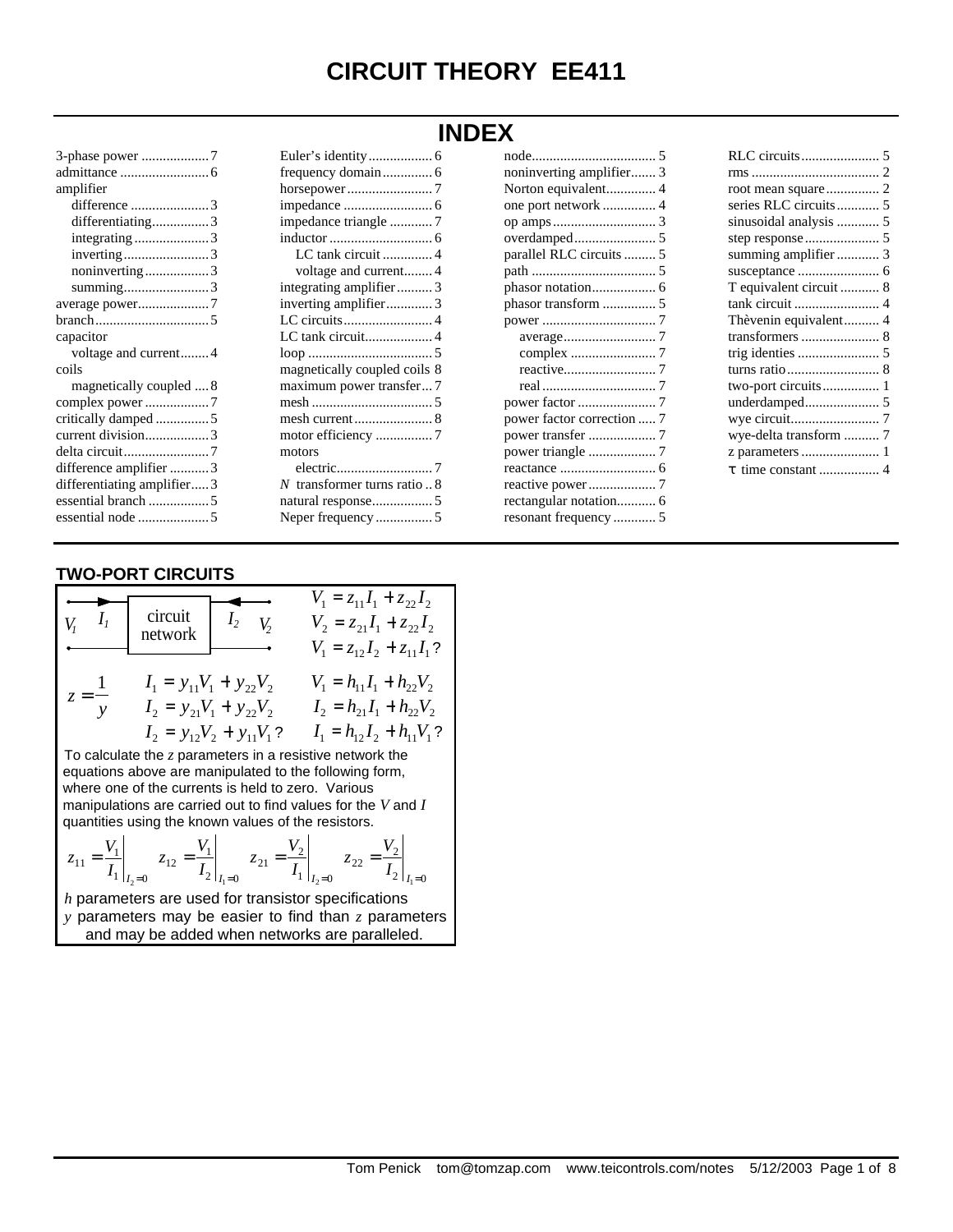#### **RMS**

rms stands for **root mean square**. To obtain the rms value of a periodic function, first square the function, then take the mean value, and finally the square root.

rms by definition: 
$$
X_{rms} = \sqrt{\frac{1}{T} \int_0^T (f(x))^2 dt}
$$
  
\nrms value of AC voltage:  $V_{rms} = \frac{V_{max}}{\sqrt{2}}$   
\nroot mean square  
\n $f(t)_{rms} = \sqrt{\langle f(t)^2 \rangle}$ 

The plot below shows a sine wave and its rms value, along with the intermediate steps of squaring the sine function and taking the mean value of the square. Notice that for this type of function, the mean value of the square is ½ the peak value of the square.

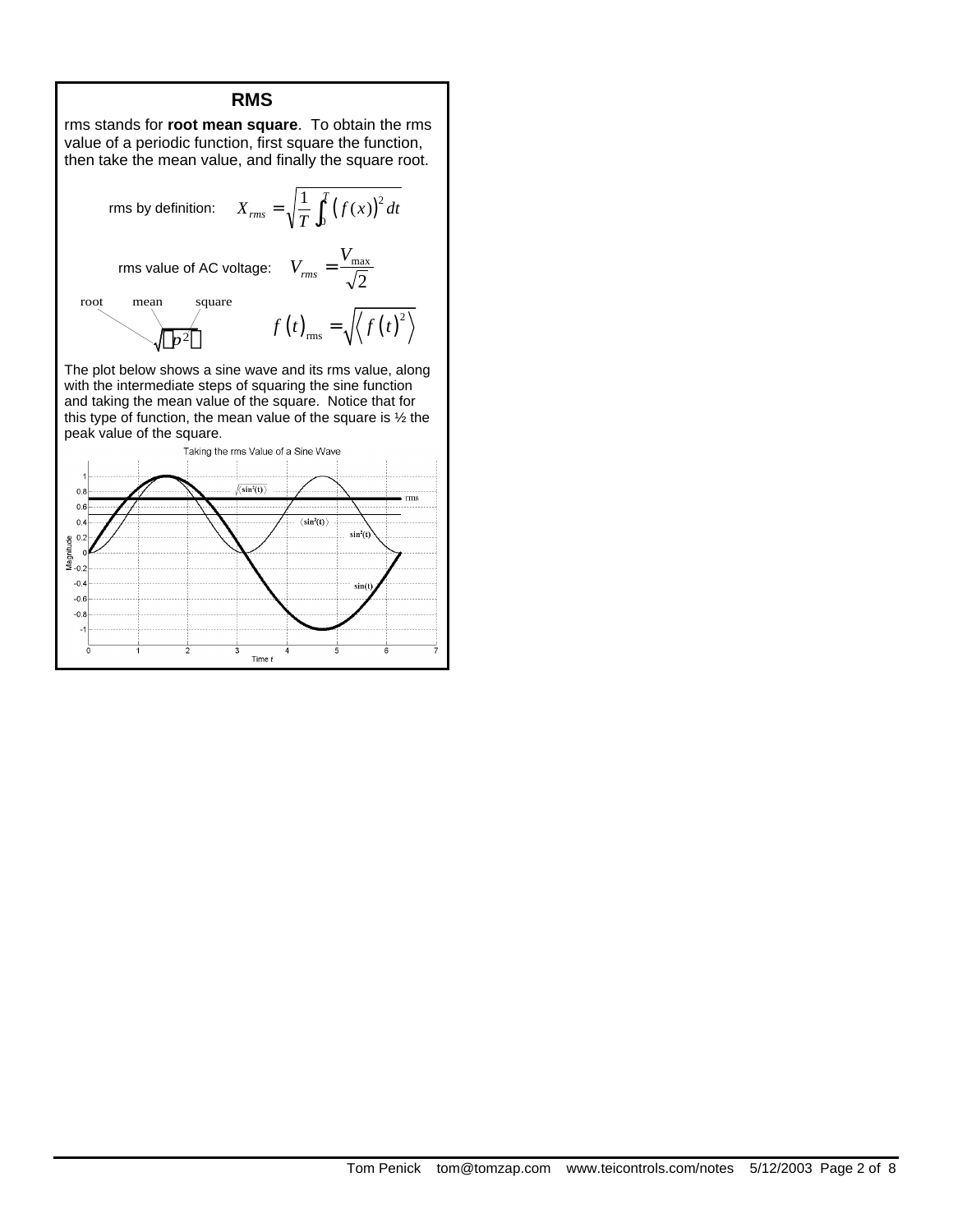# **Op Amps**

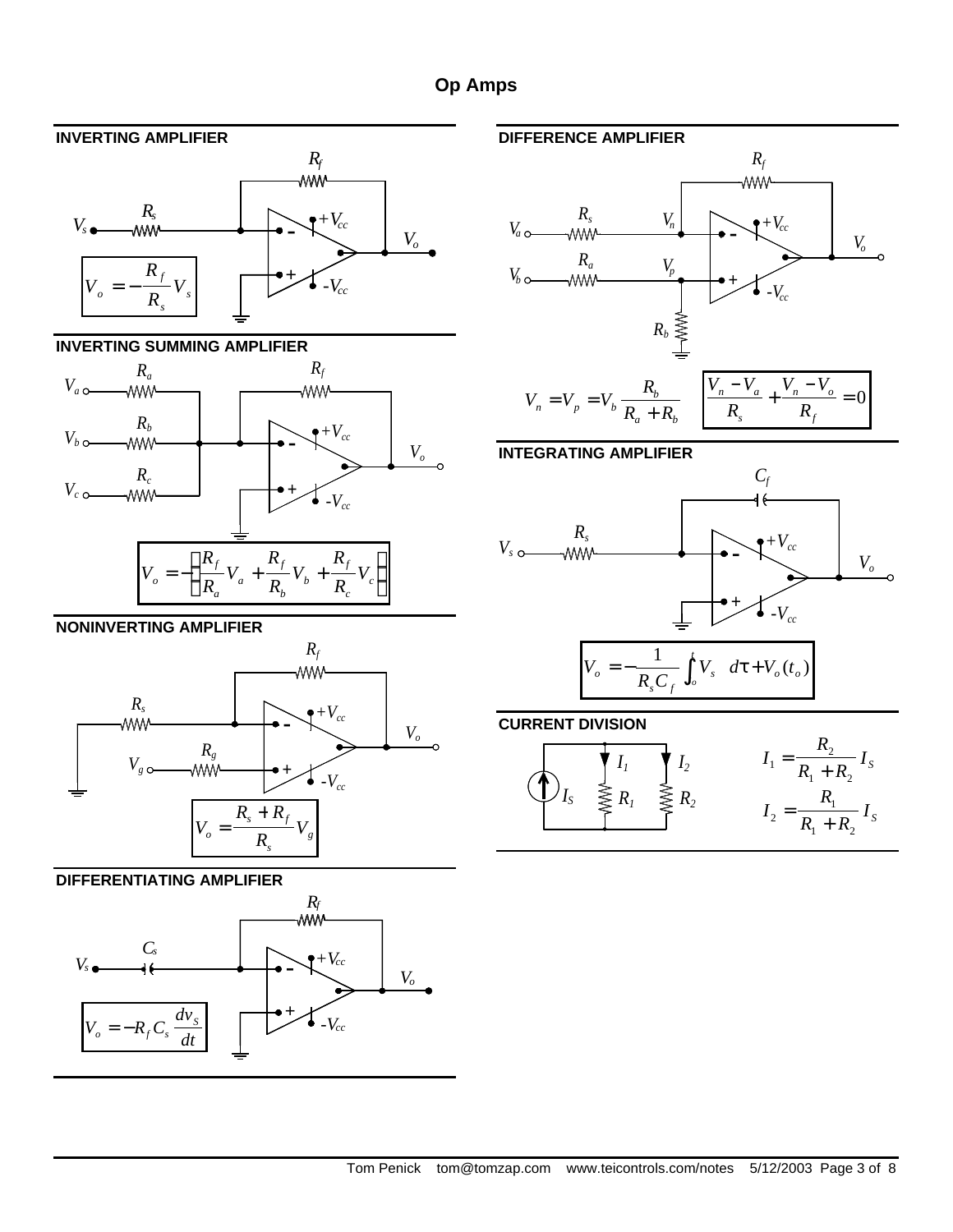#### **THÈVENIN AND NORTON EQUIVALENTS**

A **one-port network** (circuit presenting 2 external terminals) may be represented by either a Thèvenin or Norton equivalent. Note that  $R_{EQ}$  has the same value in both the Thèvenin and Norton equivalents.



- 1) Find the Thèvenin voltage (the open-circuit voltage) or the Norton current (the short-circuit current).
- 2) To find *Req*, first "Turn off" the independent sources, i.e. voltage sources go to zero which means they are shorted and current sources also go to zero which means they are opened. Calculate the equivalent resistance of the circuit. This is *Req*.
- 3) If there are no independent sources (dependent sources may be present) then  $V_{TH} = I_N = 0$  and the circuit reduces to an equivalent resistance.
- 4) If there are independent and dependent sources, turn off the independent sources and apply a test source  $(V_{TEST} = 1)$ or  $I_{TEST}$  = 1) to the port. Calculate the unknown parameter  $V_{TEST}$  or  $I_{TEST}$  at the port and find  $R_{EQ}$  using

 $V_{TEST} = I_{TEST} R_{EO}$ 

# **THÈVENIN/NORTON EXAMPLE**



#### **LC CIRCUITS**



#### **Equations Common to L & C Circuits**

Current:  $i(t) = I_f + (I_o - I_f)e^{-t/\tau}$ Voltage:  $v(t) = V_f + (V_o - V_f)e^{-t/\tau}$ Power:  $p = I_o^2$   $Re^{-2t/\tau}$ *where*  $I_0$  is initial current  $[A]$  $I_f$  is final current [A] *t* is time [s] τ is the time constant; τ = RC for capacitive circuits,  $\tau = R/L$  for inductive circuits [s]  $V_0$  is initial voltage [V]  $V_f$  is final voltage [V] *p* is power [W] *R* is resistance  $[Ω]$ 

2

 $p\surd LC$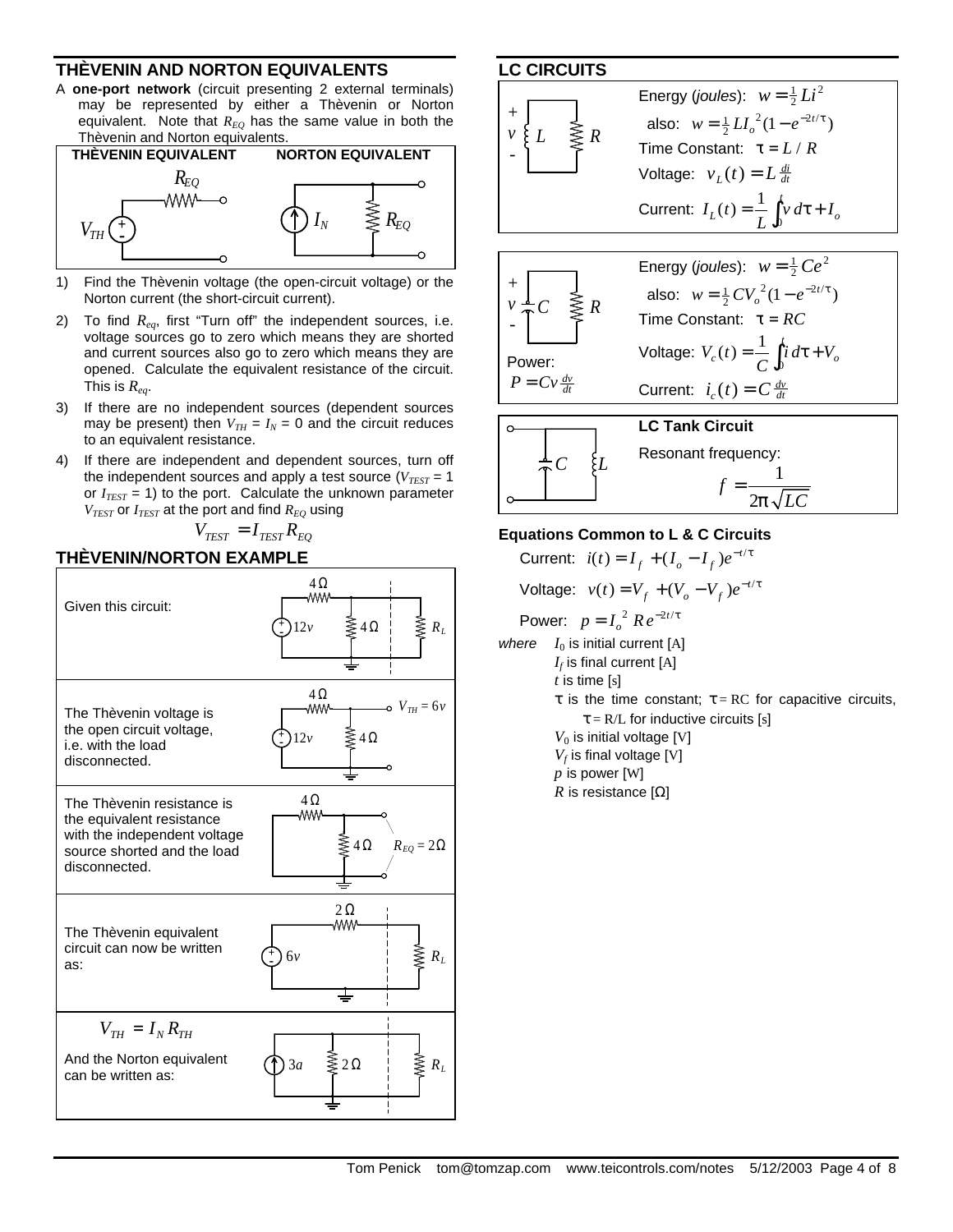# **RLC CIRCUITS -- Parallel**

#### **Sum of node currents in a Parallel RLC circuit:**

which differentiates to:  

$$
y = 1
$$
  $f^{t}$ 

$$
C \frac{dv}{dt} + \frac{v}{R} + \frac{1}{L} \int_0^t v \, d\tau + I_o = 0 \qquad C \frac{d^2 v}{dt^2} + \frac{1}{R} \frac{dv}{dt} + \frac{1}{L} v = 0
$$

# **RLC CIRCUITS -- Series**

**Sum of voltages in a Series RLC circuit:**

which differentiates to:  
\n
$$
L \frac{di}{dt} + Ri + \frac{1}{C} \int_0^t i \, d\tau + V_o = 0
$$
\n
$$
L \frac{d^2i}{dt^2} + R \frac{di}{dt} + \frac{1}{C} i = 0
$$

*dx dt*  $\Leftrightarrow$  *j*ω X  $\frac{d^2x}{dx^2}$ *dt j*  $\frac{2}{2} \times \frac{1}{2} \Longleftrightarrow (j\omega)^2$  X

# **RLC CIRCUITS – solving second order equations**

**a the Neper frequency (damping coefficient) [rad/s]:**

| Parallel  | n da    | Series    |  |
|-----------|---------|-----------|--|
| circuits: | - 1 J J | circuits: |  |
|           |         |           |  |

**w the Resonant frequency [rad/s]:**

| $\omega_d = \sqrt{\omega_a^2 - \alpha^2}$ | used in<br>underdampe<br>d calculations |
|-------------------------------------------|-----------------------------------------|
|-------------------------------------------|-----------------------------------------|

*s1* **,** *s2* **the roots of the characteristic equation [rad/s]:**

$$
s_1 = -\alpha + \sqrt{\alpha^2 - {\omega_o}^2} \qquad s_2 = -\alpha - \sqrt{\alpha^2 - {\omega_o}^2}
$$

**Overdamped**  $\mathbf{a}^2 > \mathbf{w}^2$  (real and distinct roots)

$$
X(t) = X_f + A_1' e^{s_1 t} + A_2' e^{s_2 t}
$$
  

$$
X(0) = X_f + A_1' + A_2'
$$
  

$$
\frac{dx}{dt}(0) = s_1 A_1' + s_2 A_2'
$$

**Underdamped**  $\mathbf{a}^2 < \mathbf{w}^2$  (complex roots)

$$
X(t) = X_f + B_1' e^{-\alpha t} \cos \omega_d t + B_2' e^{-\alpha t} \sin \omega_d t
$$
  

$$
X(0) = X_f + B_1' \qquad \frac{dx}{dt}(0) = -\alpha B_1' + w_d B_2'
$$

**Critically Damped**  $\mathbf{a}^2 = \mathbf{w}^2$  (repeated roots)

$$
X(t) = X_f + D_1'te^{-\alpha t} + D_2'e^{-\alpha t}
$$
  

$$
X(0) = X_f + D_2'
$$
  

$$
\frac{dx}{dt}(0) = D_1' - \alpha D_2'
$$

### **Some Trig Identities**

$$
A\cos\omega t + B\sin\omega t = \sqrt{A^2 + B^2} \cos\left[\cot t + \tan\left(\frac{-B}{A}\right)\right]
$$
  

$$
c^{\pm j\theta} = \cos\theta \pm j\sin\theta \quad \text{Euler identity}
$$
  

$$
\sin\omega t = \cos(\omega t - 90^\circ)
$$

- In an **overdamped** circuit,  $\alpha^2 > \omega^2$  and the voltage or current approaches its final value without oscillation.
- In an **underdamped** circuit,  $α^2 < ω^2$  and the voltage or current oscillates about its final value.
- In a **critically damped** circuit,  $\alpha^2 = \omega^2$  and the voltage or current is on the verge of oscillating about its final value.
- When an expression is integrated, it may be necessary to add in initial values for the constant of integration even if they have been taken into account within other terms.
- **Natural response** is the behavior of a circuit without external sources of excitation.
- **Step response** is the behavior of a circuit with an external source.
- A **node** is a point where two or more circuit elements join.
- An **essential node** is a node where three or more circuit elements join.
- A **path** is a trace of adjoining basic elements with no elements included more than once.
- A **branch** is a path that connects two nodes.
- An **essential branch** is a path which connects two essential nodes without passing through an essential node.
- A **loop** is a path whose last node is the same as the starting node.
- A **mesh** is a loop that does not enclose any other loops.

# **SINUSOIDAL ANALYSIS**

Г

 $\pi \times$  degrees = 180  $\times$  radians  $ω = 2π f$  [rad / s] = 360 f [deg / s] resonant frequency  $\omega_o = \frac{1}{\sqrt{LC}}$  $=\frac{1}{\sqrt{2}}$  $v(t) = V_m \cos(\omega t + \phi)$   $i(t) = I_m \cos(\omega t)$  $i(t) = I_m \cos(\omega t + \phi)$ where  $V_m$  and  $I_m$  are maximums equivalent of two parallel impedances  $=$   $\frac{\text{product}}{\text{product}}$ sum *j*

| <b>Phasor Transform:</b>                                                      | $V = V_m e^{j\phi} = \mathcal{P}{V_m \cos(\omega t + \phi)}$                 |  |
|-------------------------------------------------------------------------------|------------------------------------------------------------------------------|--|
| $v(t) = A\cos(\omega t + \phi^{\circ}) \Leftrightarrow A \angle \phi^{\circ}$ |                                                                              |  |
|                                                                               | $\sin \omega t = \cos(\omega t - 90^{\circ})$                                |  |
| Inverse Phasor Transform                                                      | $\mathscr{P}^{-1}{V_m e^{j\phi}} = \mathscr{R}{V_m e^{j\phi} e^{j\omega t}}$ |  |

A smaller φ causes a right shift of the sinusoidal graph.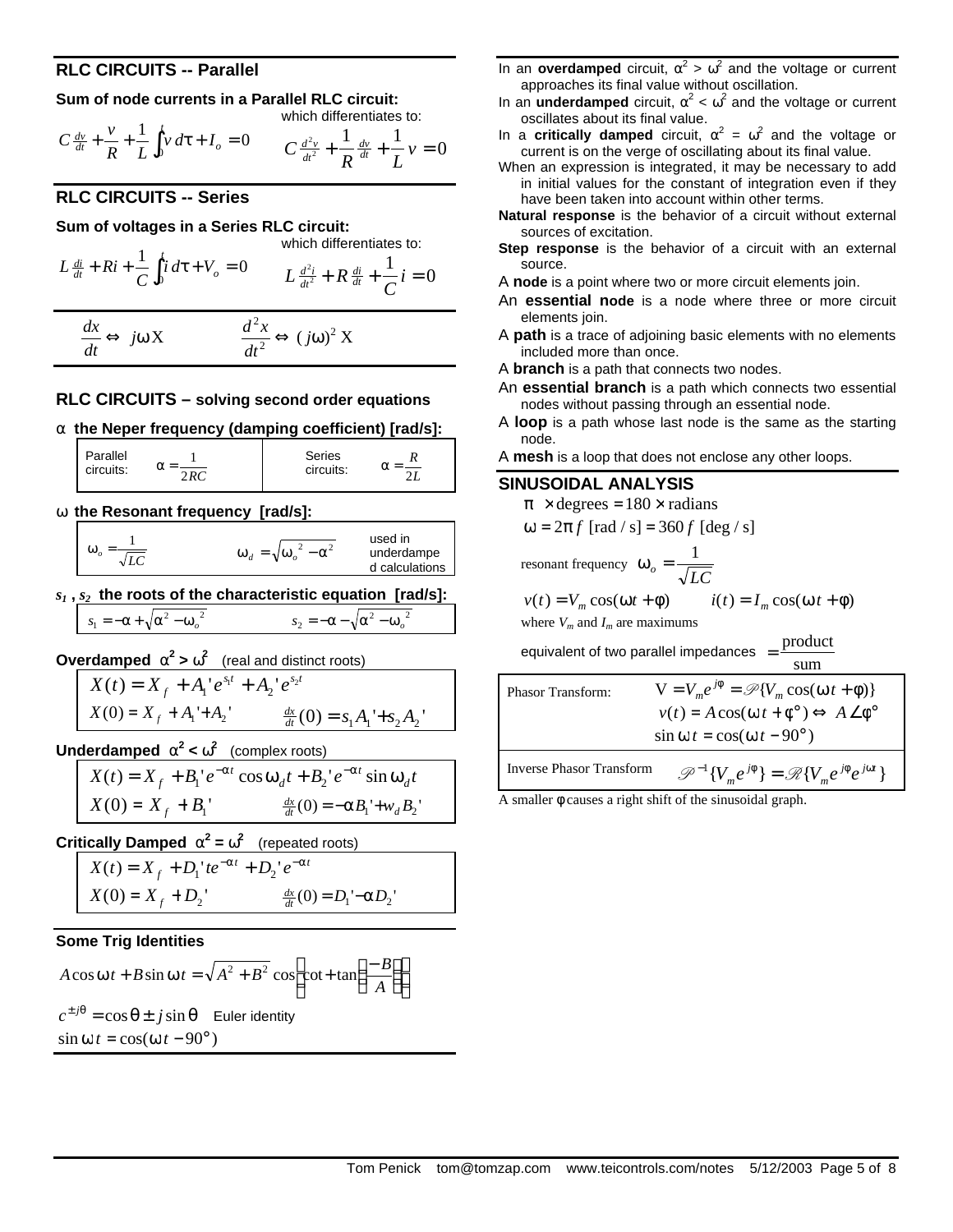### **SINUSOIDAL ANALYSIS**

| Element:           | <b>Resistor</b>  | Capacitor                                         | <b>Inductor</b>                             |
|--------------------|------------------|---------------------------------------------------|---------------------------------------------|
| Impedance $(Z)$ :  | $R$ (resistance) | $- i/\omega C$                                    | $j\omega L$                                 |
| Reactance $(X)$    |                  | $-1/\omega C$                                     | $\omega L$                                  |
| Admittance $(Y)$ : | G (conductance)  | $j\omega C$                                       | $1/$ jo L                                   |
| Susceptance:       | --               | $\omega C$                                        | $-1/\omega L$                               |
| Voltage:           | IR               | $I / j\omega C$                                   | $j\omega L$ I                               |
|                    |                  | $(I_m / \omega C) \angle (\theta_V - 90^{\circ})$ | $\omega L I_m \angle (\theta_V + 90^\circ)$ |
| Amperage:          | V/R              | $j\omega CV$                                      | $V / j\omega L$                             |
|                    |                  | $(V_m/\omega C)\angle(\theta_V+90^\circ)$         | $(V_m/\omega L)\angle(\theta_V-90^\circ)$   |

# **PHASOR and RECTANGULAR NOTATION**

The *phasor* is a complex number that carries the amplitude and phase angle information of a sinusoidal function. The Phasor concept is rooted in Euler's identity, which relates the exponential function to the trigonometric function:

 $e^{\pm j\theta} = \cos \theta \pm j\sin \theta$ 

The use of phasor notation may be referred to as working in the *phasor domain* or the *frequency* 

*domain*. Note that the phasor notation *M*∠φ is equivalent to  $Me^{j\phi}$  , where  $\phi$  is in radians.

Rectangular Notation:  $X \pm iY$  where X represents the

horizontal or *real* coordinate and *Y* the vertical or *imaginary* coordinate. Use this form for addition and subtraction by separately adding and subtracting the real and imaginary components. Be careful with the sign of the **j** term:



 $(A + jB) + (C – jD) = (A + C) + j[B + (-D)]$ 

Phasor Notation: *M* ∠φ° , where *M* is the magnitude of the phasor and f is the angle CCW from the X axis. Use this form for multiplication and division.

$$
(E \angle \theta)(F \angle \phi) = EF \angle (\theta + \phi) \qquad \qquad \frac{E \angle \theta}{F \angle \phi} = \frac{E}{F} \angle (\theta - \phi)
$$

A negative magnitude may be converted to positive by adding or subtracting 180° from the angle.

#### To convert from **rectangular to phasor** notation:

Rectangular form:  $X \pm jY$ Magnitude:  $M = \sqrt{X^2 + Y^2}$ Angle  $\phi$ : tan  $\phi = \frac{Y}{Y}$ *X* (Caution: The *Y* will be negative is the **j** value is being subtracted from the real.)

Note: Due to the way the calculator works, if *X* is negative, you must **add 180°** after taking the inverse tangent. If the result is greater than 180°, you may optionally subtract 360° to obtain the value closest to the reference angle.

To convert from **phasor to rectangular** (j) notation:

Phasor form: *M* ∠φ°

*X* (real) Value: *M* cos φ

*Y* (**j** or imaginary) Value: *M* sin φ

In conversions, the j value will have the same sign as the  $\theta$ value for angles having a magnitude < 180°.

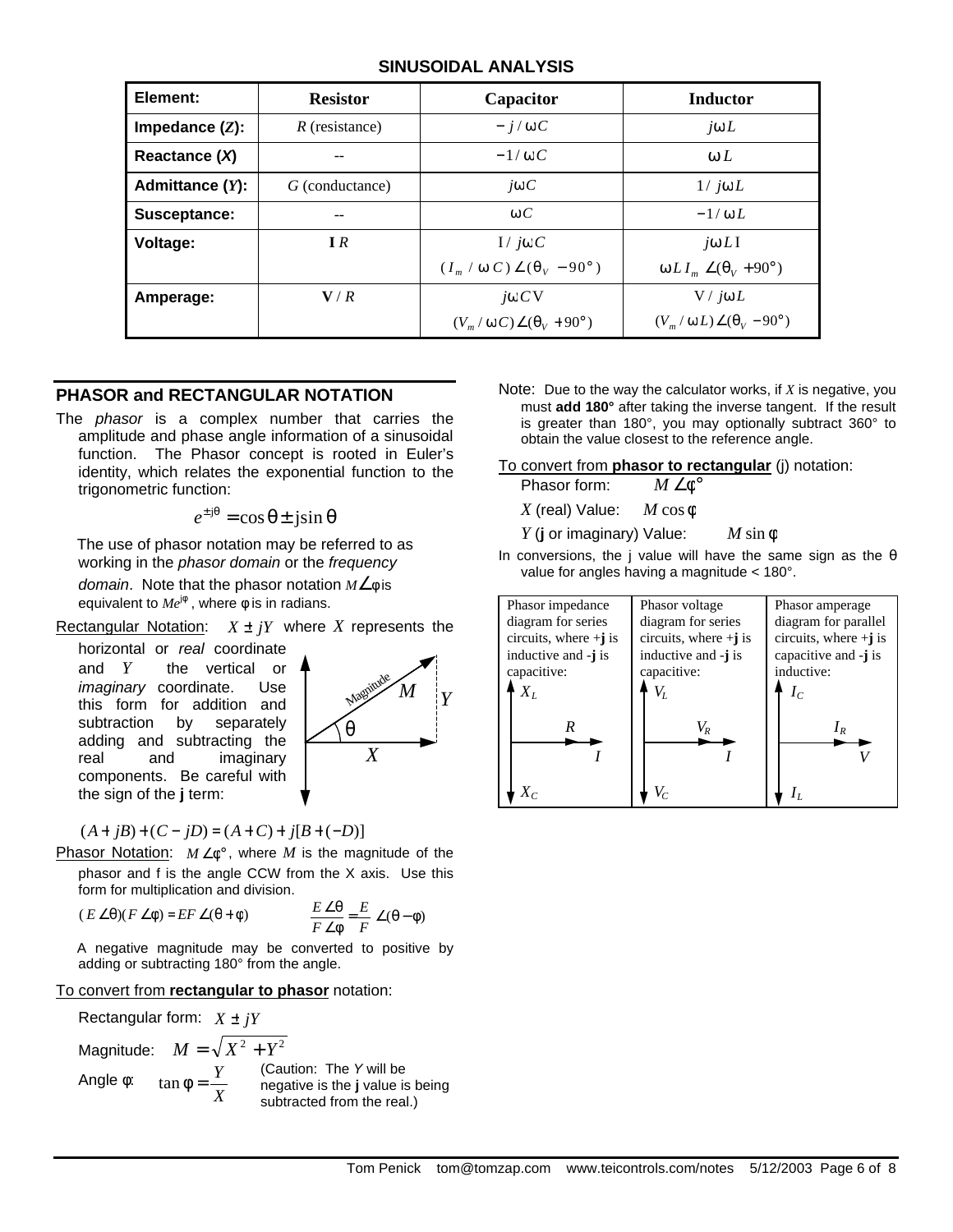# **POWER**

#### **Average Power or real power** (*watts*)

| $P = \frac{V_m I_m}{2} \cos(\theta_v - \theta_i)$ | Positive P means the load is<br>absorbing average power,<br>negative means delivering |
|---------------------------------------------------|---------------------------------------------------------------------------------------|
| $=V_{rms}I_{rms} \cos(\theta_{v} - \theta_{i})$   | or generating.                                                                        |

**Reactive Power** (*VARS*)

| $Q = \frac{V_m I_m}{2} \sin(\theta_v - \theta_i)$ | Positive $O$ means the load is<br>absorbing magnetizing<br>vars (inductive), negative |
|---------------------------------------------------|---------------------------------------------------------------------------------------|
| $= V_{rms} I_{rms} \sin(\theta_v - \theta_i)$     | means delivering<br>(capacitive).                                                     |

#### **Complex Power** (*VA*)

| $S = P + iQ$                                                                                          | * means "the complex |
|-------------------------------------------------------------------------------------------------------|----------------------|
| $=V_{rms}I_{rms}(\theta_v-\theta_i)$                                                                  | conjugate of"        |
| $= \mathbf{V}_{rms} \mathbf{I} *_{rms} = \frac{1}{2} \mathbf{V}_{max} \mathbf{I} *_{\text{m}}$<br>max | rms                  |

**Power Factor** (ratio of true power to apparent power)

| $pf =$                      | Lagging: Inductive, current lags $(-i)$ , $+Q$ |
|-----------------------------|------------------------------------------------|
| $\cos(\theta_u - \theta_i)$ | Leading: Capacitive, current leads (+j), -Q    |

### **Power and Impedance triangles**



#### **Maximum Power Transfer**

| Maximum power transfer occurs when the<br>load impedance is equal to the complex<br>conjugate of the source impedance. Under<br>these conditions, the maximum value of<br>average power absorbed is | $ V_{TH} $<br>max<br>4R, |
|-----------------------------------------------------------------------------------------------------------------------------------------------------------------------------------------------------|--------------------------|
|-----------------------------------------------------------------------------------------------------------------------------------------------------------------------------------------------------|--------------------------|

# **3-PHASE POWER**

**Phase and line voltage relationships in a Wye Circuit** (positive sequence - clockwise)



**Phase and line current relationships in a Delta Circuit** (positive sequence - clockwise)



**Wye-Delta Transform** (for balanced circuits only)



**Motor Ratings** 



**Power Factor Correction** 

$$
Q = \frac{\text{VARS}}{3} = \frac{(460/\sqrt{3})^2}{x_c = -1/\omega C}
$$

where:

VARS is a negative value for the amount of correction 460 is the line voltage

*C* is the value of the capacitor in Farads